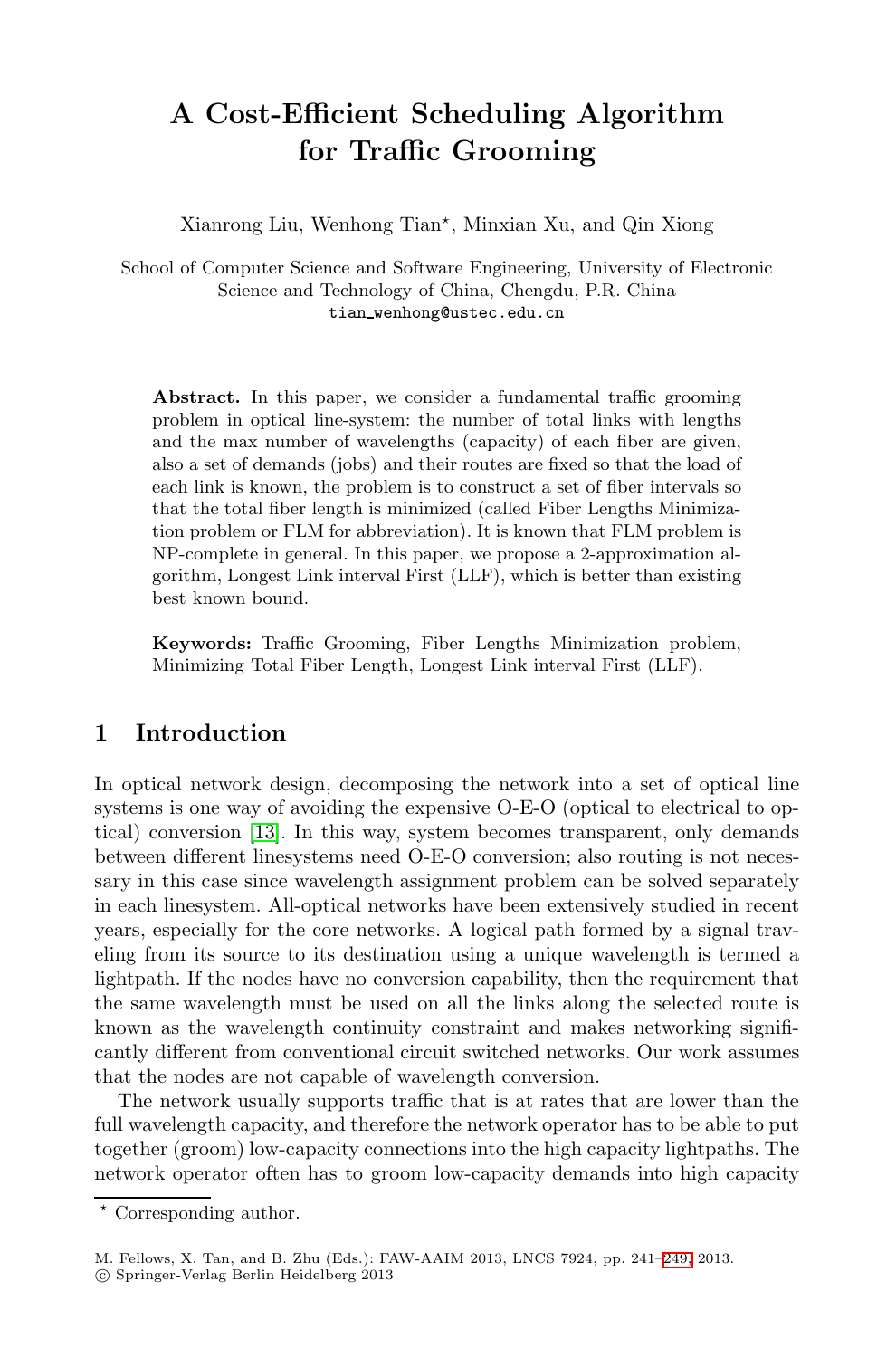#### 242 X. Liu et al.

fibers to save cost (energy and equipment costs [etc](#page-8-1).). This can be viewed as assigning colors to the lightpaths so that at most g of them can share the same fiber, where  $q \geq 1$  is the capacity of a single fiber. This grooming problem is one of very important issues in optimizing costs for optical networks. With MOADMs (mesh optical add/drop multiplexer), there is polynomial time solution for this problem [13].

Without MOADMs, the l[in](#page-8-2)esystem can be treated as a collection of fibers each of which occupies an interval of the line, the problem is called packing intervals in intervals, which i[s N](#page-8-3)P-complete (see a proof given in [13]; in this case, each demand mu[st](#page-8-4) be assigned not only a wavelength but also a fiber which covers the intended interval; deplo[yin](#page-8-5)g [fi](#page-8-6)ber satisfying all demands but minimizing total length (MinLength) of fibers is N[P-](#page-8-7)hard when total number of wavelength  $(\mu)$  is larger than 1. In this paper, the case without MOADMs and wavelength conversion is considered. The book [3] provides many research results about scheduling algorithms that may be applied [in](#page-8-8) job allocations. The paper [13] discusses wavelength assignment and generalized interval graph coloring and provides NP-complete proof for the problem. [8] reviews recent research into the energy-efficiency in optical networks. [7] summarizes recent technologies for reducing the power consumption of optical access networks. [9] [5] discusses the regenerator placement and routing in translucent optical networks. [4] provides approximating solution for traffic grooming with respect to ADMs and OADMs. [2] provides a (*logM*) and (*logµ*) -approximation algorithms for minimizing total number of fibers where *M* is the number of links in this system. [6] proposes a general 4-approximation algorithm for minimizing total number of OADMs. [10] discusses the online version of this scheduling problem. In this paper, 2 approximation algorithm is proposed.

# **2 Problem Formulation**

The problem can be formally stated as follows: an optical line-system has *n* links  $e_1, e_2, \ldots, e_n$ , with link  $e_i$  carrying fibers and each fiber can carry *g* wavelengths, the length of link  $e_i$  is  $L_i$ . Represent a demand by  $[i, j]$  for  $i \leq j$  if it requires links  $e_i, \ldots, e_j$ ; the set of demands (jobs) will be denoted by *D*. The load  $l_i = l(e_i)$ on link  $e_i$  is the minimum number of fibers required to carry all the demands on link  $e_i$ , where  $d_i$  is the number of demands on link  $e_i$ . Consider demands  $D$  are given, together with link lengths, the objective is to construct a set *F* of fiber intervals of minimum total length which can satisfy *D*, it is called Fiber Lengths Minimization problem (FLM problem for abbreviation).

**Theorem 1.** *The lower bound for FLM problem is the sum of the minimum number of fibers used on each link multiplies the length of each link.*

**Proof:** For a given set of jobs *J* and demands *D*, we can find the minimum number of fibers needed for each link, denoted as  $l_i, l_2, \ldots, l_k$ ,

$$
l_i = l(e_i) = \lceil \frac{d_i}{g} \rceil \tag{1}
$$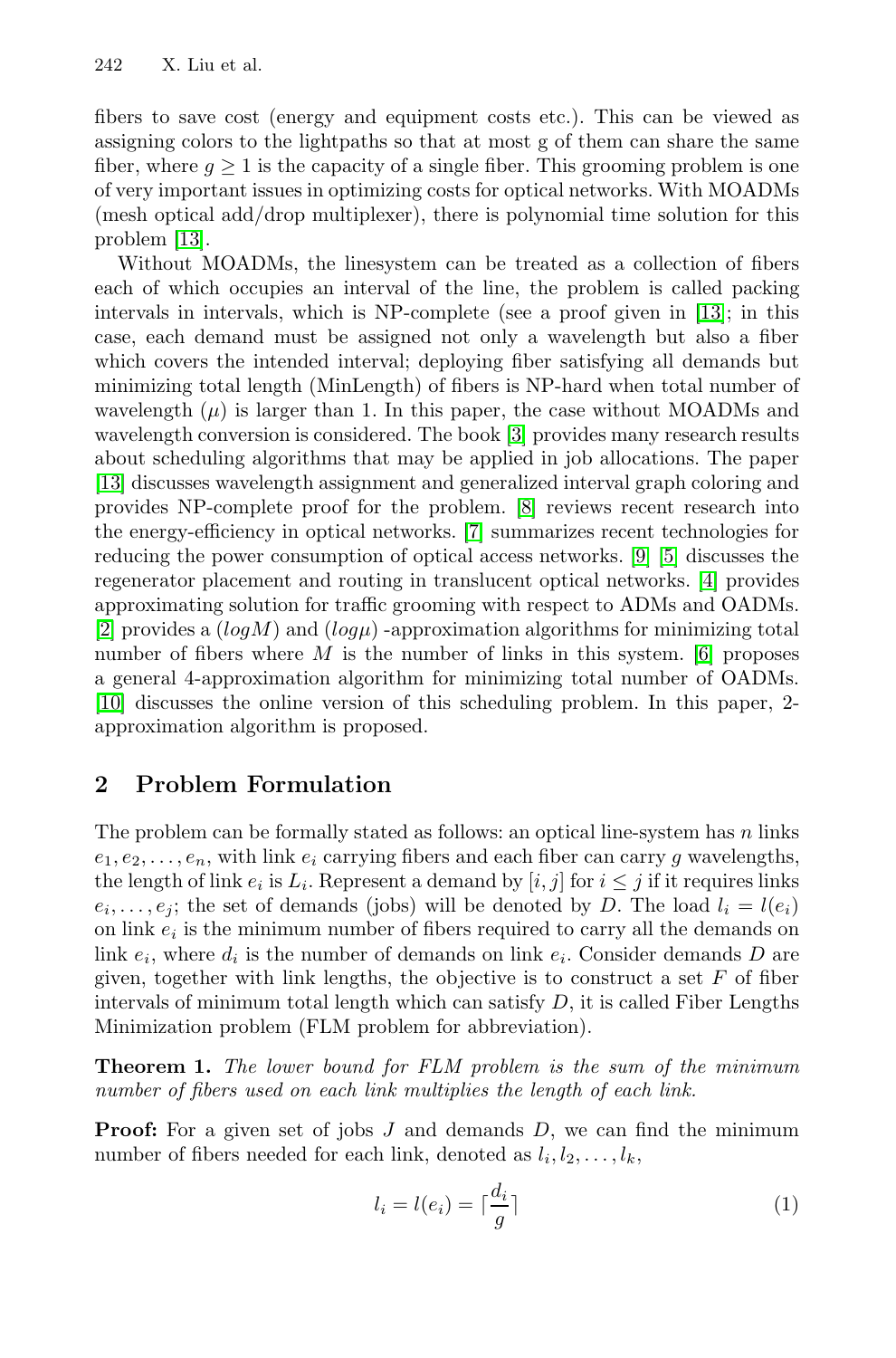for total  $k$  links under consideration, where  $l_i$  is the minimum number of fibers needed for link  $e_i$ . Then ideally, the min length of all fibers is the sum of (the minimum number of fibers used in each link) multiplies (the length of each link (denoted as  $L_i$ )), i. e. :

$$
MinLength(OPT) = \sum_{i}^{n} l_i L_i
$$
\n(2)

**Example 1:** As shown in Fig.1. , there are four requests  $j_1$  to  $j_4$  and three



**Fig. 1.** An example of MinLength problem

links  $e_1, e_2, e_3, j_1, j_2$  and  $j_3$  pass through link  $e_1, e_2$  and  $e_3$ ;  $j_4$  passes through link  $e_2$ . Each fiber has wavelengths (capacity)  $g = 3$ . Therefore, the lower bound of total number of fibers needed on link  $e_1$  to  $e_3$  is 1, 2, 1 respectively; and the total length of all fibers is  $(L_1 + 2L_2 + L_3 = l_1L_1 + l_2L_2 + l_3L_3)$ , i. e., the sum of (the minimum number of fibers used in each link) multiplies (the length of each link (denoted as  $L_i$ )).

**Observation 1:** The lower bound for FLM problem is to allocate exactly  $\lceil \frac{d}{g} \rceil$ <br>number of fibers to each link, where d, is the fiber length on link i number of fibers to each link, where  $d_i$  is the fiber length on link  $i$ .

**Remark 1:** The lower bound is not easy to achieve. One way to achieve this is t[o a](#page-8-8)pply First Fit Decreasing (FFD) algorithm in [6] to sort all requests in non-increasing order of their spans, and allocate the subset of longest span jobs first. By sorting all requests in non-increasing order of their spans and allocate the subset of longest span jobs first, the long span jobs will not be distributed to too many other fibers, so that the total fiber length may be minimized. However, FFD may not work well in some cases. It is shown that FFD has approximation ratio 4 in the worst case [6].

In the following, we consider that the nodes have no wavelength conversion capability. The paper [6] showed that it is NP-hard to approximate our problem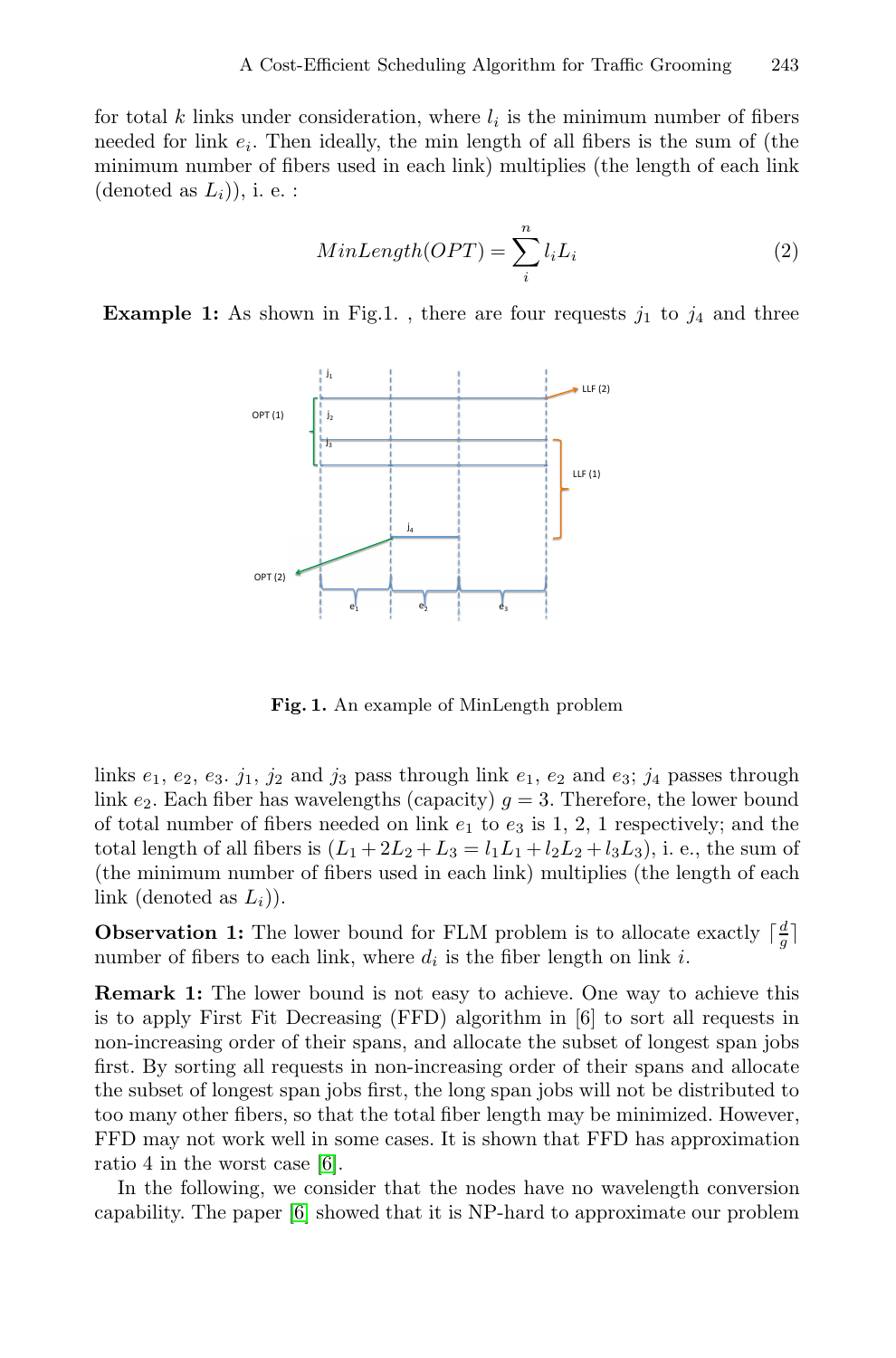#### 244 X. Liu [et](#page-8-9) [a](#page-8-9)l.

already in special case where all jobs have the same span and can be allocated on one fixed link, by a simple redu[ctio](#page-8-2)n from the subset sum problem. To see the hardness of the FLM problem, THEOREM 2 is given as follows:

**Theorem 2.** *FLM problem is NP-complete problem in general case.*

We sketch a simpler proof than [10] as follows:

**Proof:** In the following, we show that the well-known NP-complete problem, K-PARTITION problem can be reducing to FLM problem in polynomial time. K-PARTITION problem is well-known NP-complete (see [3] and reference therein): for a given arrangement *S* of positive numbers and an integer *K*. Partition *S* into *K* ranges so as to sums of all the ranges are close to each other. K-PARTITION problem can be reduced to our FLM problem as follows. For a set of jobs *J*, each has capacity demand and span constraints (set as positive numbers), partitioning *J* by their capacities into *K* ranges, is the same to allocate *K* ranges of jobs with capacity constraint  $q$  (i.e. the sum of each range is at most  $q$ ). On the other hand, if there is a solution to K-PARTITION for a given set of intervals, there exists a schedule for the given set of numbers. Since K-PARTITION is NP-hard in the strong sense, our problem is also NP-hard. In this way, we have found that that our FLM problem is NP-complete problem.

**Definition 1.** *Approximation ratio: an offline deterministic algorithm is said to be C-approximation for the objective if it obtains results in a polynomial time at most C times that of an optimal solution.*

Since the general FLM problem is NP-complete, in the following, we propose an efficient approximation algorithm.

# **3 The Approximation Algorithm: Longest Link Interval First**

In this section, a 2-approximation algorithm called Longest Link interval First (LLF) is introduced. The LLF algorithm is described in Algorithm 3.1. The LLF algorithm allocates the requests from the longest link interval to the shortest interval. Each job is scheduled to the first fiber which can fit. This algorithm has computational complexity  $O(N \max(M, log N))$  where *N* is the number of jobs and *M* is the number of fibers needed on any link. Because The LLF algorithm firstly sorts all jobs (requests) in non-decreasing order of their start points (line 1), this takes *O*(*NlogN*) time. The load of each link is represented by min number of fibers needed (line 2-4). Then the algorithm finds a fiber for a request needs  $O(M)$  steps where M is the min number of fibers need on any link (line 5-12), *N* jobs altogether need *O*(*MN*) steps. Therefore, the entire algorithm takes  $O(N \ max(M, \log N))$  time where normally  $N > M$ .

**Example 2:** As shown in Fig. 1 where each fiber can carry max  $q=3$  wavelengths. Without loss of generality, assuming that link length  $L_2 > L_1 = L_3$ . According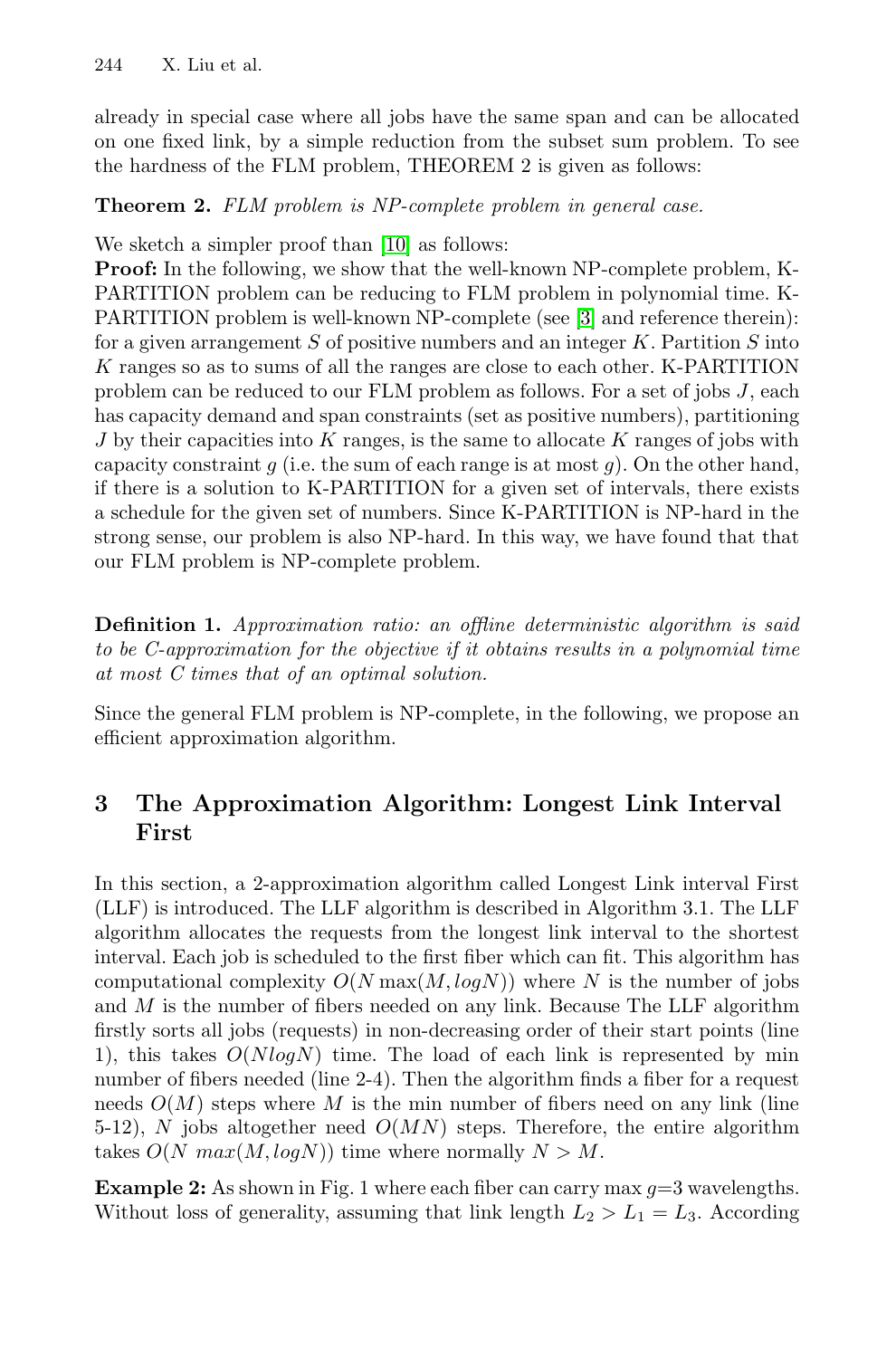|   | <b>Input:</b> A job (demand) instance $J = \{j_1, j_2, \ldots, j_n\}$ , and the max capacity g of                            |
|---|------------------------------------------------------------------------------------------------------------------------------|
|   | a fiber $(q$ is the grooming papameter)                                                                                      |
|   | <b>Output:</b> The allocated jobs and total length of all fibers                                                             |
|   | <b>1</b> Sort all jobs in non-decreasing order of their start-points $(s_i \text{ for job } i)$ , such that                  |
|   | $s_1 \leq s_2  \leq s_n$ , set $f=1$ for all the links under consideration do                                                |
|   |                                                                                                                              |
|   | represent load of link $e_i$ by the min number of fibers needed, denoted as $l_i$ (take integral value by ceiling function). |
|   | 3 end                                                                                                                        |
| 4 | forall the jobs under consideration do                                                                                       |
| 5 | Find the longest continuous link interval with same load first, denoted as                                                   |
|   | $[z_1, z_2]$ ; If two link interval have same length, consider larger load first                                             |
|   | <b>forall the</b> jobs ended or started in $[z_1, z_2]$ <b>do</b>                                                            |
| 6 | always consider the longest job when other parameters are the same;                                                          |
| 7 | allocate to the first fiber which can fit, use a new fiber and set $f=f+1$ if                                                |
|   | needed                                                                                                                       |
| 8 | end                                                                                                                          |
| 9 | remove allocated jobs, update load of each link                                                                              |
|   | 10 end                                                                                                                       |
|   | 11 Count load of all links and total length of all fibers.                                                                   |

#### **Algorithm 3.1:** Longest Load First Algorithm

to LLF algorithm,  $j_4$  is allocated firstly to the first fiber on link  $e_2$  since the longest link interval is on it,  $j_2$  and  $j_3$  are also allocated to the first fiber on link  $e_2$  since  $j_1$ ,  $j_2$  and  $j_3$  have the same start-point and length.  $j_1$  is then allocated to another fiber on link  $e_2$  since  $g=3$  on any fiber. Notice that  $j_1$ ,  $j_2$  and  $j_3$  can be allocated in any order in this case.

**Theorem 3.** *The approximation ratio of our proposed Longest link interval First(LLF) algorithm for FLM problem has an upper bound 2.*

**Proof**: We provide a proof by induction. Consider there are *<sup>n</sup>* requests and a fiber can carry *g* wavelengths.

1. Since one fiber can host at most *g* requests, let firstly consider  $n=q+1$ , we have  $LLF(J) \leq 2OPT$  in this case. The adversary is that these  $g + 1$ jobs have different start-points, end-points, shorter jobs are contained by the longer ones, and are sorted in non-decreasing order of their start-points as shown in Fig. 3(b) where *f* is set as 2 in this case. The total fiber length of optimal solution is dominated by the length of the longest job with span *T*1,  $(g+1)$ -th job with span  $T_{g+1}$  (assuming it is the shortest span length but has link length longer that other links). LLF treats most-load links first when two load spans have same length, its total fiber length is dominated by the 2-nd longest job with span  $T_2$ , and the longest job with span  $T_1$  (one job left for a single fiber). Therefore we have:

$$
\frac{LLF(J)}{OPT(J)} = \frac{T_1 + T_2}{T_1 + T_{g+1}} = \frac{1 + \frac{T_2}{T_1}}{1 + \frac{T_{g+1}}{T_1}}
$$
(3)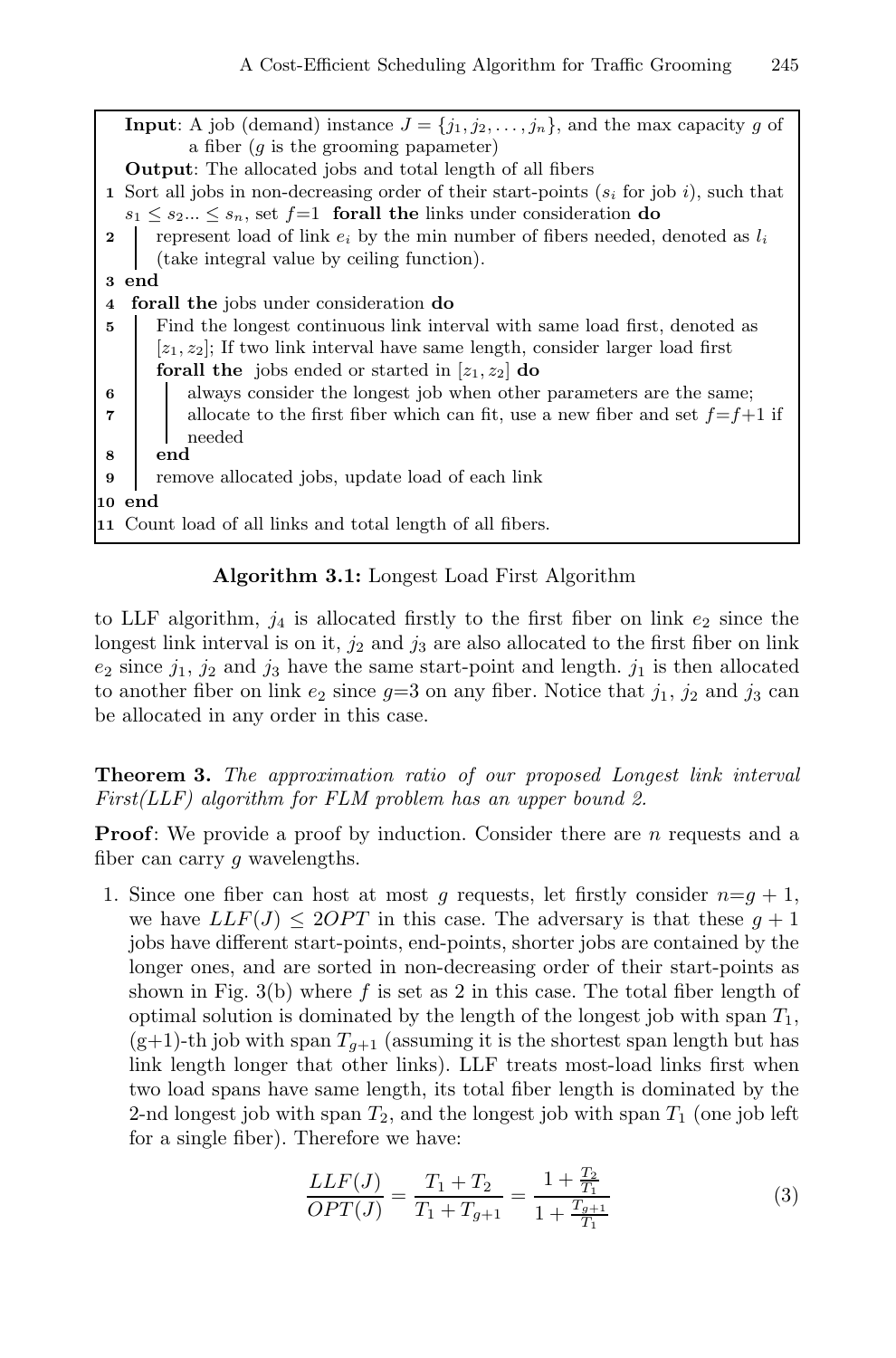Equ. (3) will have upper bound 2 when  $T_1 = T_2$  and other span lengths are negligible comparing to  $T_1$ ; for other cases, LLF(J) equals to OPT(J).

2. Assuming that  $LLF(J) \leq 2$  *OPT*(*J*) holds for *n*=*k* under clique, one-sided clique, container and other cases. And there are total *f* fibers used. Let us denote the optimal solution and LLF solution as  $OPT_k$  and  $LLF_k$  respectively, we have:

$$
LLF_k \le 2OPT_k \tag{4}
$$

- 3. Next, we consider  $n=k+1$ . For this case, there are following situations after sorting all  $k + 1$  jobs in increasing order of their start-points:
	- (a) The total number of fibers needed is still  $f$ , i.e., the  $(k + 1)$ -th job can be allocated to one of *f* existing fibers. There are following two sub conditions:

i). The  $(k+1)$ -th job can be allocated to one of f existing fibers and the total fiber length of all fibers will not change, i.e.,  $LLF_k=LLF_{k+1}$  and  $OPT_k = OPT_{k+1}$ . In this case, obviously,  $LLF_{k+1} \leq 2OPT_{k+1}$  holds.

ii). Assuming that the allocation of  $(k + 1)$ -th job will increase the total fiber length of *LLF* and *OPT* by  $l_{k+1}$  for the upper bound. i. e.,  $LLF_{k+1} = LLF_k + l_{k+1}, \, OPT_{k+1} = OPT_k + l_{k+1}, \, \text{ and } \, l_{k+1} \leq \text{len}(j_{k+1}).$ (As for other scenarios, such as the  $(k+1)$ -th job only increases the total fiber length of LLF (i.e.,  $(k+1)$ -th job is contained by some longer jobs) or only increases the total fiber length of OPT, one can easily check that  $LLF_{k+1} \leq 2OPT_{k+1}$  holds). We then have:

$$
LLF_k + t_{k+1} \le 2OPT_k + t_{k+1} \le 2OPT_k + 2t_{k+1} \le 2OPT_{k+1}
$$
\n(5)

(b) The total number of fibers needed will increase by 1, i.e.,  $(f+1)$  fibers are needed. This means that the  $(k+1)$ -th job intersects with all existing jobs and cannot be hosted by any existing fiber. We consider the following three typical hard sub-conditions (other scenarios are trivial and easy to show so that we omitted the proofs for them) :

i). One-sided clique: in this case, all job intervals form a one-sided clique, either started or ended at the same node as shown in Fig.2, assuming link *e*<sup>1</sup> has longest length. In this case, optimal solution is to allocate longest group of jobs to a fiber, the second longest group of jobs to another fiber, and so on. The total fiber length of optimal solution is dominated by the span length of the longest job with span  $T_1$ ,  $(fg + 1)$ -th job with span  $T_{fq+1}$  (the shortest one). Let us denote total length of other fibers as  $T<sub>O</sub>$  in optimal solution. LLF treats most-load links first when two load span have same lengths, its total fiber length is dominated by the 2-nd longest job with span  $T_2$ , and the longest job with span  $T_1$  (one job left for a single fiber), denote total length of other fibers as  $T_H$ . therefore:

$$
\frac{LLF_{k+1}}{OPT_{k+1}} = \frac{T_1 + T_2 + T_H}{T_1 + T_{g+1} + T_O} = \frac{1 + \frac{T_2 + T_H}{T_1}}{1 + \frac{T_{g+1} + T_O}{T_1}}
$$
(6)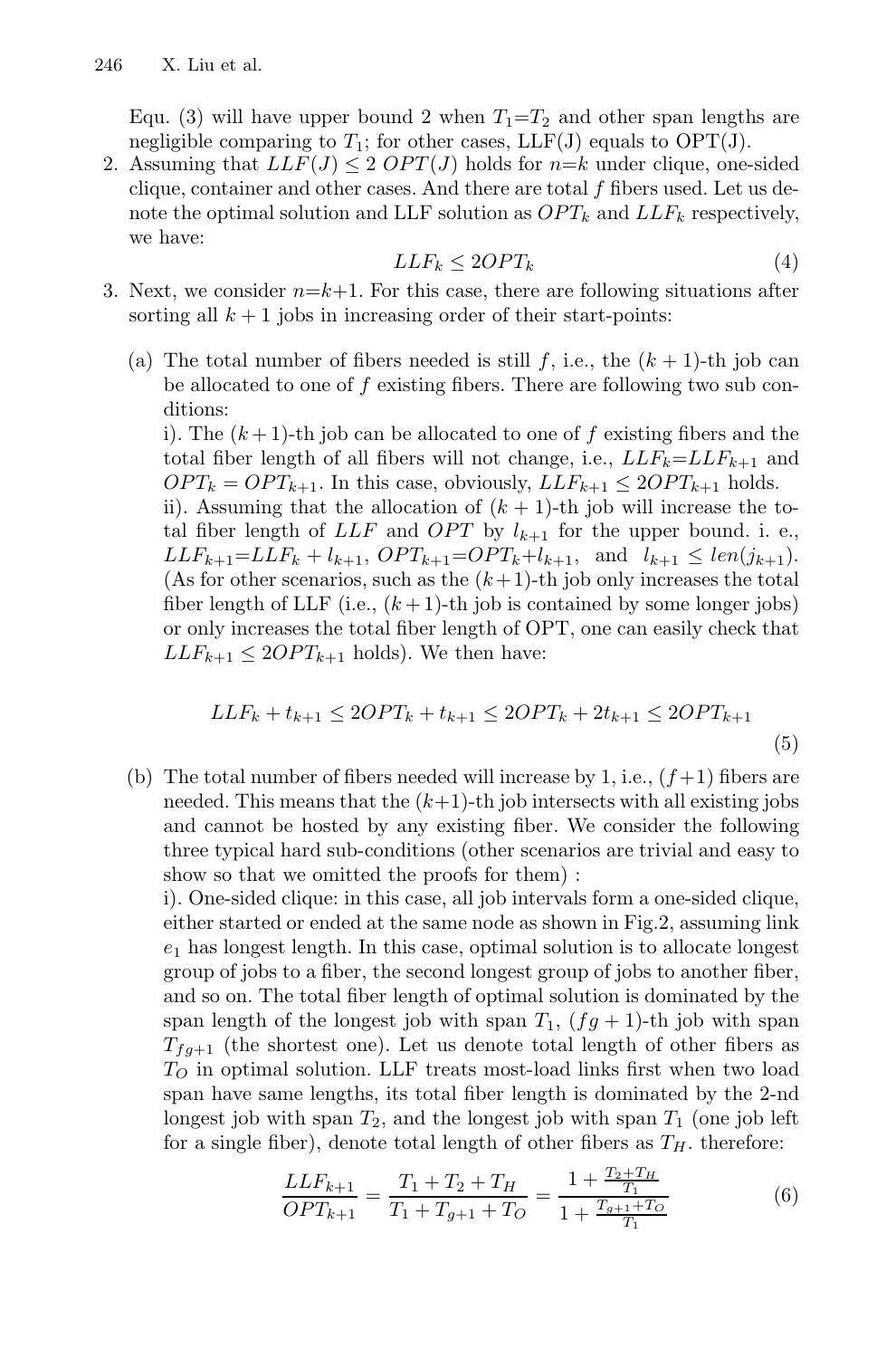Equ. (6) will have upper bound 2 when  $T_1 = T_2$  and other span lengths are negligible comparing to  $T_1$ ; for other cases,  $LLF_{k+1}$  equals to  $OPT_{k+1}$ .



**Fig. 2.** One-sided clique case for LLF algorithm

ii). Clique case: Let us consider all jobs started and ended at different time as shown in Fig. 3 (a). The adversary is that two or more jobs with longest spans are spreading left and right across the point where all job intervals intersect, assuming the center link  $e_x$  (the cross point for all jobs) has longest length. Optimal solution will allocate others to one or more fiber and allocate  $j_{q+1}$  to a separate fiber with total fiber length of  $(T_{g+1}+T_g+T_O)$ ; LLF algorithm will allocate  $j_{g+1}$  and  $j_g$  to one fiber, so on and the shortest one left for a single fiber, let set it as  $j_1$ . therefore:

$$
\frac{LLF_{k+1}}{OPT_{k+1}} = \frac{T_{g+1} + T_g + T_H + T_1}{T_g + T_{g+1} + T_O} = \frac{1 + \frac{T_H + T_1}{T_g + T_{g+1}}}{1 + \frac{T_O}{T_g + T_{g+1}}}
$$
(7)

Equ. (7) will have upper bound 2 when  $T_1+T_H=T_q+T_{q+1}$  and other span lengths are negligible comparing to  $T_g + T_{g+1}$ ; for other cases,  $LLF_{k+1}$ equals to  $OPT_{k+1}$ . A similar 2-approximation algorithm by consider span distance is also provided in [6] for this case.

iii). The container case: The adversary is shown in Fig. 3 (b), i.e., shorter interval jobs are contained in longer interval jobs and assuming link  $e_x$  is longer than other links, this is one of the worst cases for LLF algorithm. Let us set these  $(k+1)$  jobs have lengths  $T_1, T_2, ..., T_k, T_{k+1}$ in non-increasing order. The  $(k+1)$ -th job is the longest jobs for LLF, so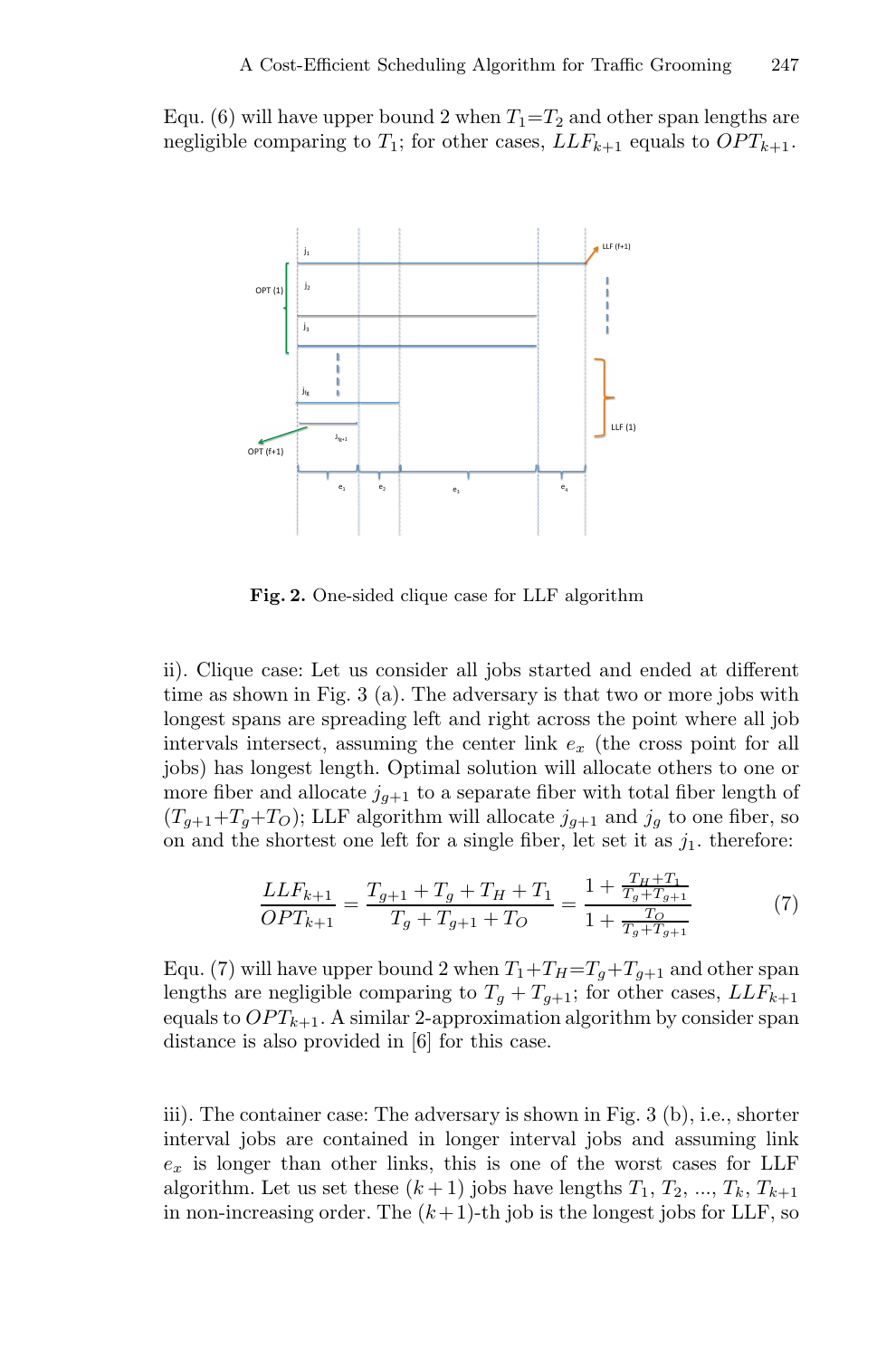248 X. Liu et al.



**Fig. 3.** Clique and Container Case for LLF algorithm

that  $LLF_{k+1}=(T_{k+1} + LLF_{k-1}) + T_1 = T_{k+1} + LLF_k$ . As for the optimal solution, one can allocates the longest job first, so  $OPT_{k+1} = OPT_k +$ *T*<sub>k+1</sub>. Therefore  $LLF_{k+1}=LLF_k+T_{k+1} \leq 2OPT_k+T_{k+1} \leq 2OPT_k+T_{k+1}$  $2T_{k+1}=2OPT_{k+1}$ , this means  $LLF_{k+1} \leq 2OPT_{k+1}$ .

By combining the above analyses, we have proved Theorem 3.

## <span id="page-7-0"></span>**4 Conclusion**

In thi[s](#page-7-0) [p](#page-7-0)[ap](#page-8-10)[er](#page-8-8), an efficient traffic-grooming algorithm, LL[F,](#page-8-11) [f](#page-8-11)or minimizing total fiber length is proposed. Both theoretical lower bound and approximation are discussed. The proposed algorithm can help network designer to save the deployment cost, management cost and energy etc. We are still looking for nearoptimal solution for this problem. There are a few more open research issues for the problem: including finding better near-optimal solution and providing theoretical proofs for the approximation algorithms; extending to other network topologies, like in  $[1][2][6]$ ; considering stochastic demands such as in  $[11]$ [12]; and considering other optimization objectives. With the above-mentioned extensions and other related issues, it is possible to develop comprehensive costefficient methods for traffic grooming in optical networks.

## **References**

1. Andrews, M., Zhang, L.: Bounds on fiber minimization in optical networks with fixed fiber capacity. In: Proceedings of IEEE INFOCOM 2005, Miami, FL (March 2005)